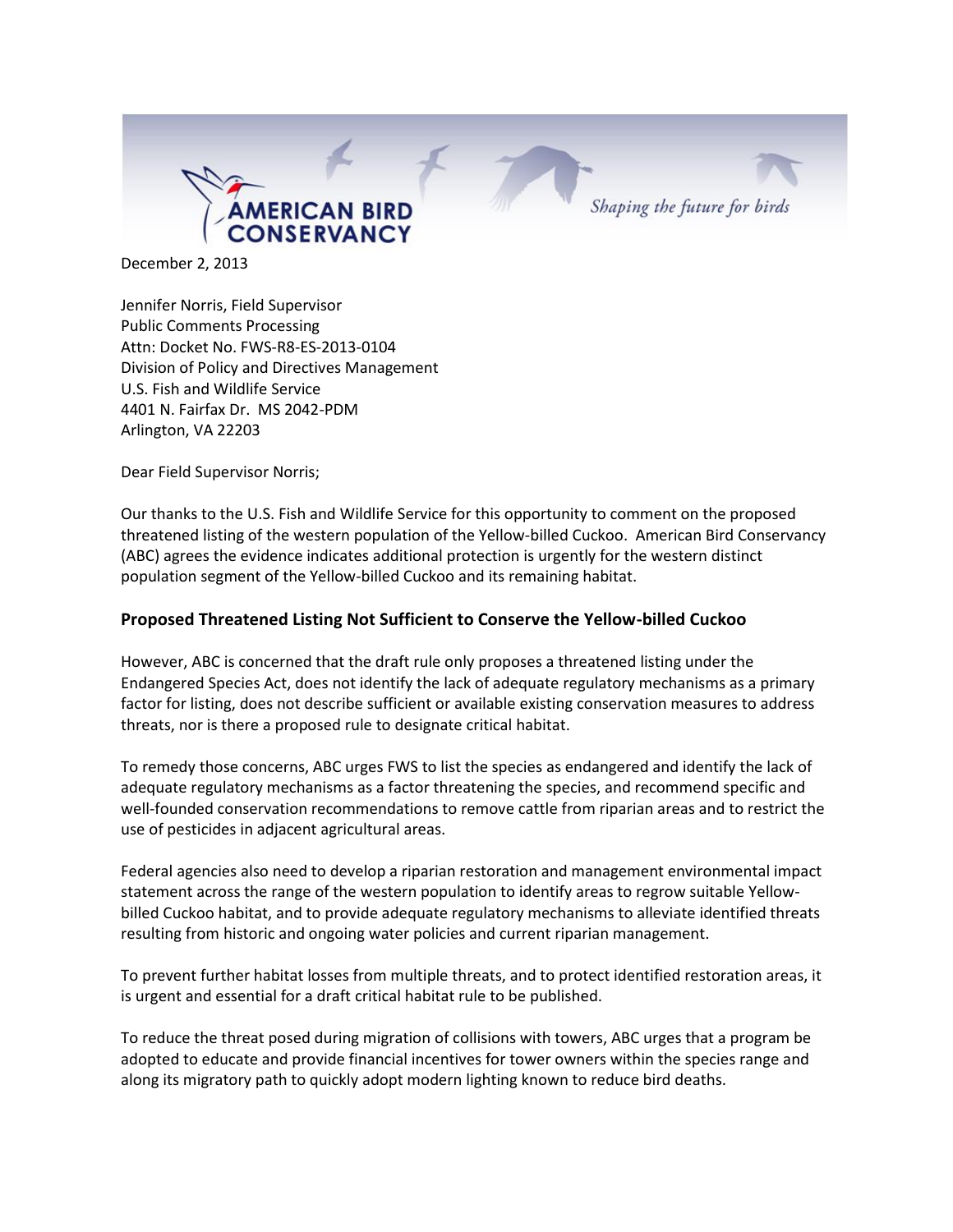Further, to alleviate the identified threat posed to the species by pesticides, ABC recommends that pesticide use be restricted in agricultural fields adjacent to occupied Yellow-billed Cuckoo nests and within the to-be-proposed critical habitat.

## **Endangered Listing May be Warranted**

The estimated small western Yellow-billed Cuckoo population in the U.S. of 350 to 495 pairs and a similar number in Mexico, spread apart in small patches of increasingly degraded habitat, is of great concern. Based on the U.S. Fish and Wildlife Service's assessment of the ongoing threats and likely future degradation of habitat due to climate change and development, the lack of adequate regulatory mechanisms in the U.S., and nonexistent or ineffective regulatory mechanisms in Mexico, an endangered listing for the western distinct population segment of the Yellow-billed Cuckoo may be warranted, and a threatened finding most definitely is.

The species has been extirpated or nearly so from most of its historical range across portions of 12 western states and is at risk of extinction across a significant portion of its range. In California, the population is estimated to be less than 1 percent of its estimated historic size. There have been no recent sightings in Oregon, Washington, British Columbia and Montana. Very small populations of less than ten pairs exist in Nevada, Wyoming, Colorado and Texas, and in Idaho and Utah an estimated 10- 20 pairs remain.

Only in a portion of the species range in Arizona, New Mexico, California, and Mexico do significant populations remain, but the trend continues to be downward, the extent of the cuckoo's riparian habitat loss is extreme; 90 to 95 percent in Arizona, 90 percent on New Mexico, and 90-99 percent in California. In Arizona, the state with largest U.S. population, cuckoo populations have declined 70 to 80 percent in the past 30 years. Along the Sacramento River, the Yellow-billed Cuckoo population has declined by at least 80% over the past 35 years, with a major continuing decline over the past ten years.

New Mexico Partners in Flight, [http://nmpartnersinflight.org/yellowbilledcuckoo.html,](http://nmpartnersinflight.org/yellowbilledcuckoo.html) cites an estimate (Hughes 1999) of 100-200 pairs remaining in New Mexico, a major decline from previous estimates. Population estimates derived from systematic surveys in the early 1980s suggested a minimum of at least 1,000 pairs statewide, with largest populations in the lower Pecos, Middle Rio Grande, and Gila valleys. Surveys since 2002 suggest that numbers in the Rio Grande study area have since declined (Williams and Travis 2005).

In the Summary of Factor E and Effects in Combination, the agency rightly points out that small habitat patches in proximity to human settlements are not only where cuckoos do not prefer to breed, they increase the risks posted by pesticides, collisions, and predation.

"Therefore, we expect the threat resulting from the combined effects associated with small and widely separated habitat patches to continue to affect a large portion of the range of the western yellow-billed cuckoo…This array of Factor A threats, working in combination, creates the situation that then allows threats from the other listing factors to markedly affect the species."

"Factor E threats, including habitat rarity and small and isolated population sizes causes the remaining yellow-billed cuckoo populations to be increasingly susceptible to further declines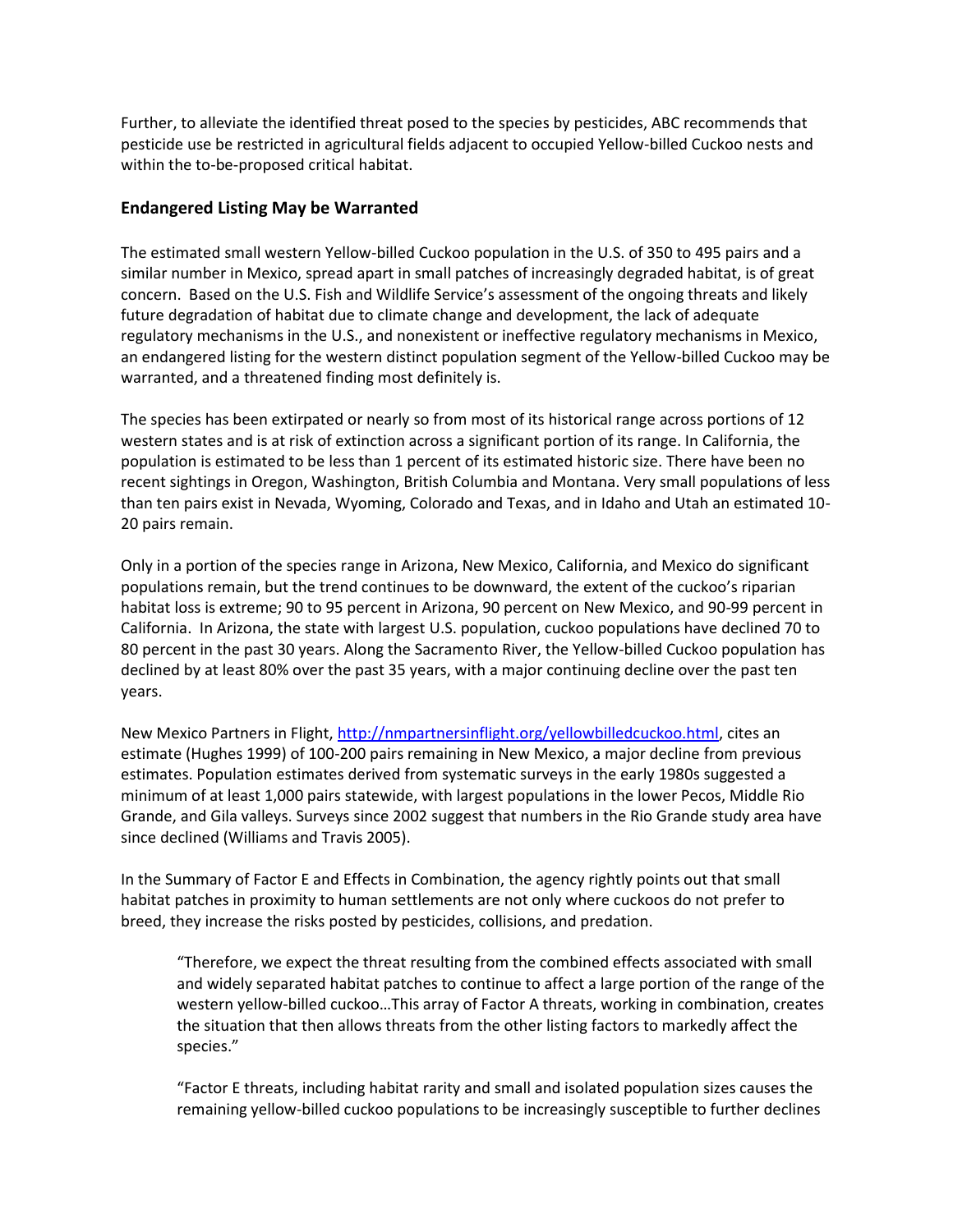through the lack of immigration, reduced populations of prey species, pesticides, and collisions with tall vertical structure during migration. The serious and ongoing threat of small overall population size, which is the result of other threats in combination, leads to an increased chance of local extirpations (p. 61662)."

### **Lack of Adequate Regulatory Mechanisms**

The draft rule notes that much of the habitat loss is historic and that changed conditions prevent the regeneration of suitable habitat in many areas. However, the draft also notes that there is also ongoing degradation and habitat loss, and that these impacts "are anticipated to continue for decades to come."

This is of great concern and points to the urgent need for new management standards and regulatory mechanisms to end this ongoing degradation and habitat loss. The draft notes that a significant number of federal agencies are involved in decisions affecting land and water management in cuckoo habitat including the U.S. Fish and Wildlife Service, U.S. Army Corps of Engineers, U.S. Environmental Protection Agency, Federal Energy Regulatory Committee, U.S.D.A. Forest Service, Bureaus of Reclamation and Land Management, and the Federal Highway Administration.

And while the draft rule details historic and ongoing degradation and habitat loss that in part resulted from the collective decisions made by these federal agencies, it does not identify the lack of adequate regulatory mechanisms as a theat. The evidence indicates the lack of adequate regulatory mechanisms has in part caused and continues to contribute to the habitat loss and degradation that FWS has identified as the most serious threat to the species.

Water management and cattle grazing in riparian habitat are two management areas of particular concern that need immediate regulation. As the draft rule notes on page 61647, altered hydrology is the greatest threat to cuckoo habitat, and "conversion of riparian areas for agricultural crops and livestock grazing has been, and continues to be, a major contributor to riparian habitat loss and degradation."

#### On page 61648, FWS states:

"Livestock continues to be a widespread agricultural use of riparian areas in the western U.S. and is one of the most common sources of past and ongoing riparian habitat degradation…Long-term cumulative effects of livestock grazing involve changes in the structure and composition of riparian vegetation which may affect suitability for yellow-billed cuckoo breeding and prey population abundance."

# On page 61649 the agency concludes:

"Most of the current impacts from agriculture land uses arise from livestock overgrazing in riparian areas. Riparian vegetation can recover quickly from these effects after livestock removal. However, without proper management to reduce overgrazing, ongoing overgrazing will continue to contribute to habitat modification in the range of the western yellow-billed cuckoo into the future."

In the discussion on Federal Regulatory Mechanisms on page 61656, the draft rule states: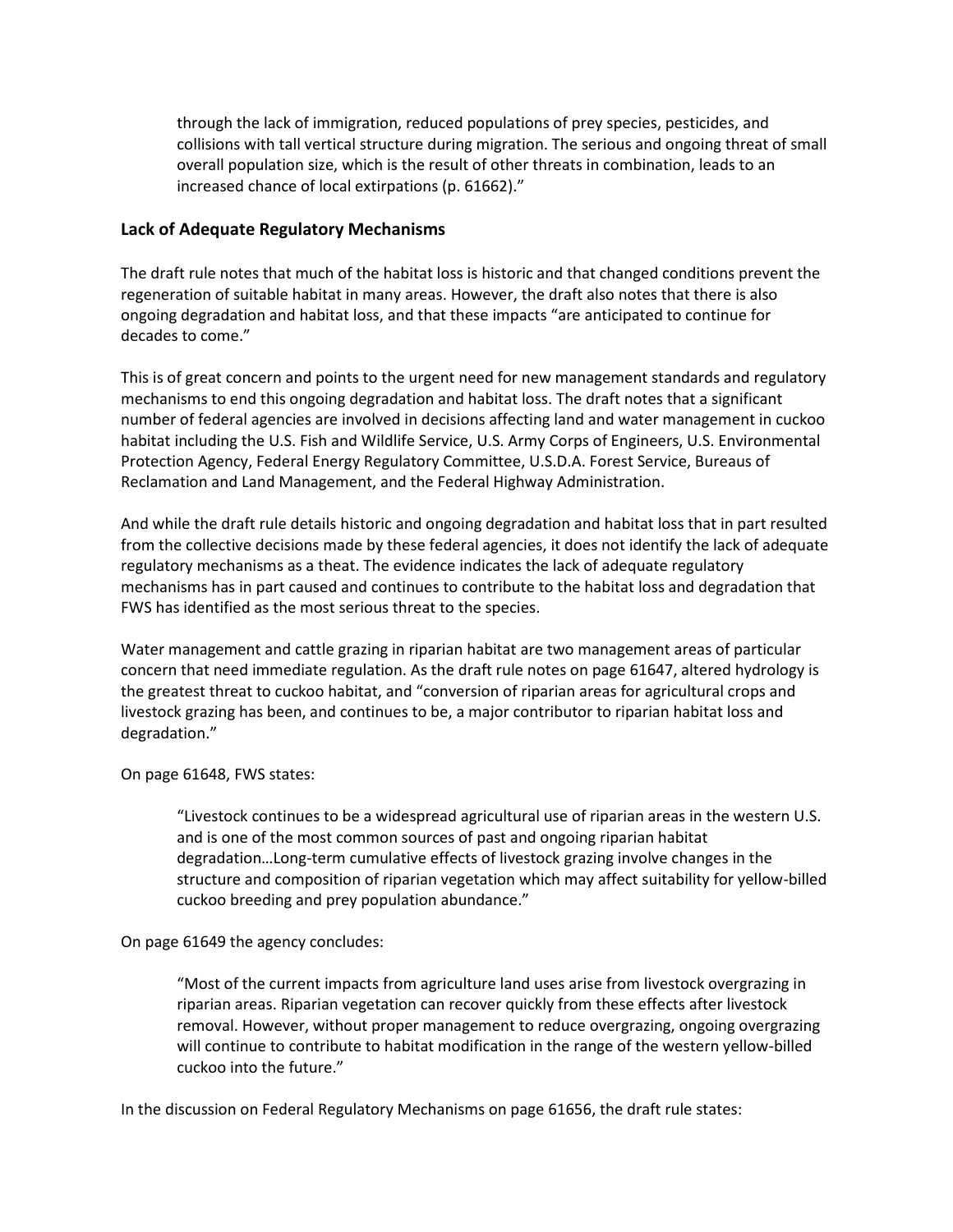"BLM and USFS have discretion in how these statues are carried out and measures are implemented, we continue to see continued loss and degradation of habitat for the western yellow-billed cuckoo on lands that these agencies manage."

This is an indication of the lack of adequate regulatory mechanisms to conserve the species. Another example is that FWS recommendations to the US Army Corps of Engineers to conserve fish and wildlife under the Clean Water Act are discretionary, and can be ignored by the agency.

Moreover, the agency points out on page 61664 that should the species be listed, a host of ongoing federal activities that are likely to degrade cuckoo habitat would require consultation including:

"projects that will result in removal or degradation of riparian vegetation, altered streamflow or fluvial dynamics, or other habitat-altering activities on federal lands or as a result of section 404 CWA permits by the US Army Corps of Engineers; construction and management of energy and power line rights-of-way by the Federal Energy Regulatory Commission; construction and maintenance of roads, highways, or bridges by the Federal Highway Administration; grazing leases by the Forest Service and BLM; and projects funded through federal loan programs."

In the Summary of Factor D, FWS states that regulatory mechanisms exist that may address the threats to the species and ongoing habitat loss. We find no evidence in the proposed rule to support this contention, and considerable information to come to the opposite conclusion. In fact, FWS itself concludes that "…application of these regulatory mechanisms to conserve yellow-billed cuckoo or its habitat is unknown and the effectiveness of these regulatory mechanisms is uncertain."

Therefore, American Bird Conservancy urges the final listing rule identify the lack of adequate regulatory mechanisms a factor for the listing determination of the species.

#### **Planning Needed to Provide Protection and Guide Habitat Restoration**

Further, we urge FWS to direct the land management agencies to undertake the necessary planning using a range-wide riparian management environmental impact statement to ensure that this habitat loss and degradation is not allowed to continue in the future. Similarly, agencies involved in water management and planning future water developments need to undertake a similar planning process to minimize existing impacts and steer future developments away from occupied habitat and restoration areas.

As the proposed rule points out on page 61633 "Western yellow-billed cuckoos require large blocks of habitat for breeding. Home ranges are large…" Recent studies in Arizona and California show that the cuckoos use large home ranges of 204 acres and 95 acres respectively, and another found ranges averaging 123 acres. On the Verde River in Arizona occupied sites were wooded riparian habitats at least 325 feet in width. FWS also finds that the cuckoo is currently found in the largest contiguous and least-fragmented remaining habitat patches (p. 61659) and that the species seldom uses patches smaller than 325 x 975 feet.

The draft proposal states: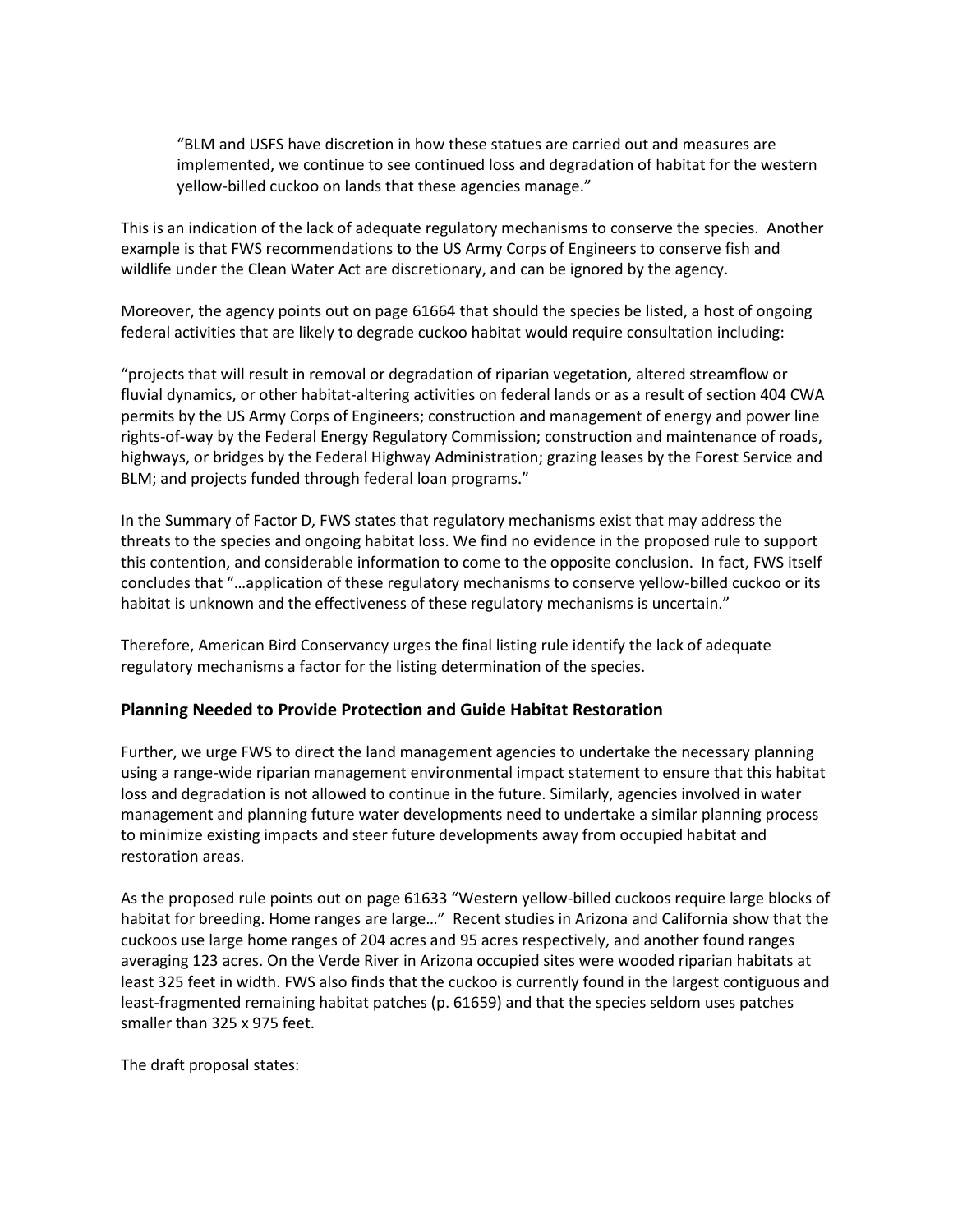"Conservation actions, such as habitat protection and restoration described above, have strong potential to be beneficial to the species by increasing the amount of available habitat and patch size. However, these efforts offset only a small portion of past losses and degradation…"

But, we are concerned by text on page 61662 stating:

"it is unlikely that large areas of suitable habitat will naturally regenerate within the range of the species into the future."

This points to the need for the development of a much more aggressive water management and habitat restoration strategy. Therefore, identifying potential large blocks (100 acres or larger) and designating additional protected areas for permanent riparian habitat restoration through an interagency environmental impact statement needs to be an immediate outcome of this listing decision.

Cuckoo breeding habitat in Region 2 may be restored by 1) restoring more natural flow regimes to rivers and creeks, 2) restricting or eliminating livestock grazing along riparian areas, and 3) restricting or eliminating the use of pesticides near cuckoo breeding areas. The latter point is especially important in areas where orchards are adjacent to riparian areas, as cuckoos often forage at such sites.

Studies, such as those along the San Pedro River in Arizona (Kreuper et al. 2001), where exclusion of cattle from riparian areas led to a dramatic and rapid recovery of forests and local cuckoo populations suggest that similar management techniques may benefit cuckoos in Region 2. Livestock grazing is a common feature of western riparian areas (Ohmart 1994), with overgrazing common on private lands and seasonal grazing typical of many public lands (e.g., National Wildlife Refuges and National Forest System). Given the significant impact such grazing can have on riparian woodlands, designation of nongrazed sites within public lands, as well as landowner incentives for restoring riparian woodland on private lands would improve riparian habitats in these areas (P. 26 USFS Technical Conservation Assessment [http://www.fs.fed.us/r2/projects/scp/assessments/yellowbilledcuckoo.pdf.](http://www.fs.fed.us/r2/projects/scp/assessments/yellowbilledcuckoo.pdf)

#### **Reducing Collisions with Tall Towers by Changing the Light Bulbs**

As long-distance, nocturnal migrants, Yellow-Billed Cuckoos are vulnerable to collisions with tall buildings, cell towers, radio antennas, wind turbines, and other structures. Yellow-billed are known to be attracted to lights that can lead to fatalities. A 2011 mass bird kill in West Virginia resulted from a combination of exhaustion and collisions as Connecticut warblers, yellow-billed cuckoos and Virginia rails were attracted to the lights and circled in mass confusion before dying. In 1985, a large number of eastern Yellow-billed Cuckoos were killed at a Tennessee television tower [\(http://www.tnbirds.org/MigrantOnline/V060/V060p072-073.pdf\)](http://www.tnbirds.org/MigrantOnline/V060/V060p072-073.pdf). And an ABC report documenting bird deaths at towers [\(http://www.abcbirds.org/newsandreports/special\\_reports/towerkillweb.PDF\)](http://www.abcbirds.org/newsandreports/special_reports/towerkillweb.PDF) found evidence for a total of 568 Yellow-billed Cuckoo deaths at 17 towers.

ABC urges that the final listing proposal recommend that tower owners within the species range and along its migratory path quickly adopt modern lighting known to significantly reduce bird deaths. In December, 2011, the Federal Communication Commission (FCC) agreed on interim changes to their system for approving applications for new telecommunication towers. The changes were based on recommendations submitted by ABC, Defenders of Wildlife, National Audubon Society, and telecommunications industry leaders.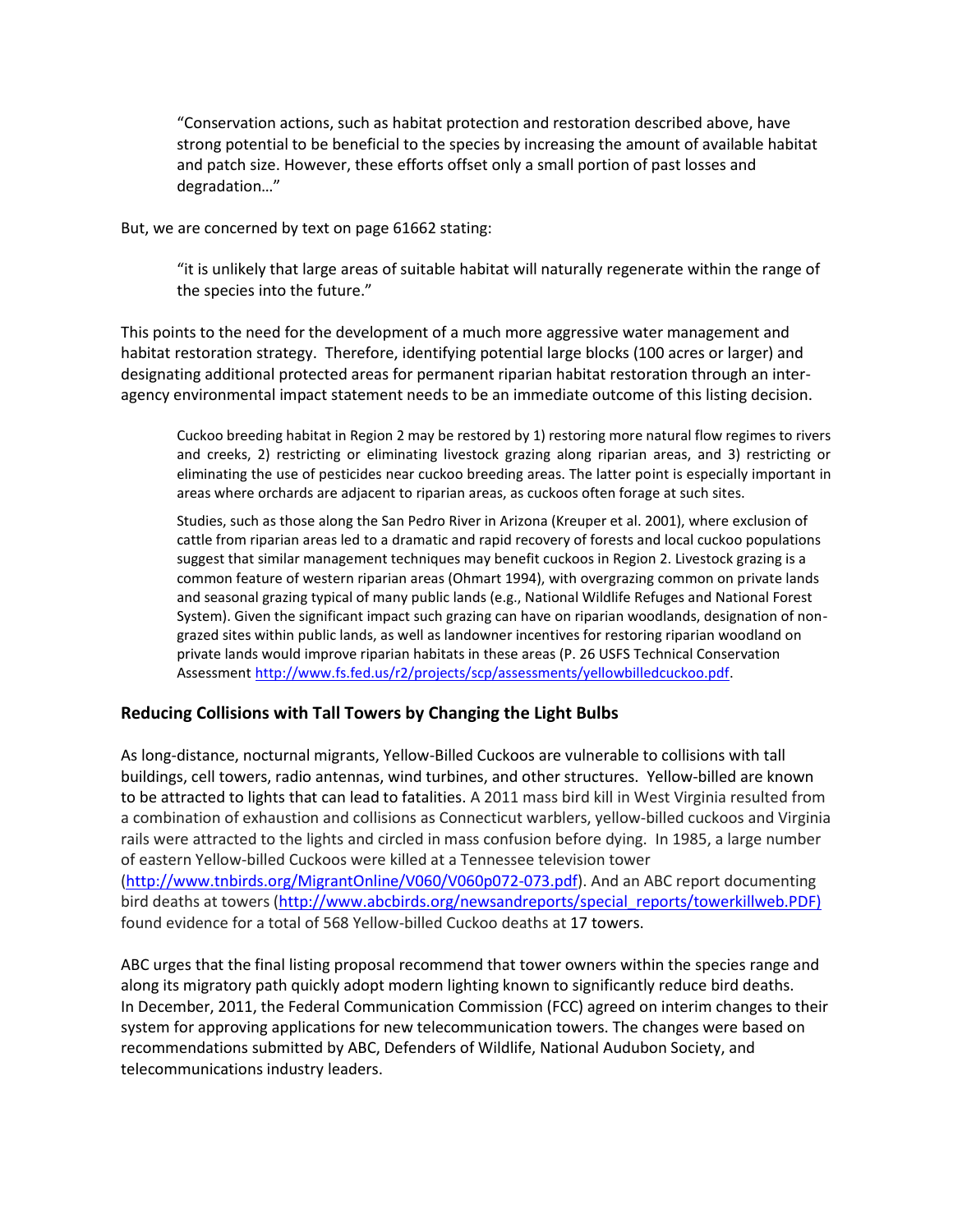These changes were the outcome of a successful lawsuit by ABC, which resulted in the federal court of appeals ordering the Commission to carefully evaluate the potential adverse effects of communications towers on migratory bird populations in the Gulf Coast region during their tower licensing process. The full ruling can be found at: [http://hraunfoss.fcc.gov/edocs\\_public/attachmatch/FCC-11-181A1.pdf](http://hraunfoss.fcc.gov/edocs_public/attachmatch/FCC-11-181A1.pdf)

As an interim measure, the FCC now requires that an Environmental Assessment be prepared for any proposed tower over 450 feet in height. Science has shown that this is a threshold height above which there is an exponential increase in bird mortality.

For more than 50 years, migratory birds have been documented to collide with communication towers. It is estimated that approximately 7 million birds per year collide with towers in North America. Past research suggests that these birds, primarily nighttime migrating songbirds, are either attracted to or disoriented by the nighttime lighting systems on communication towers, especially when night skies are overcast or foggy.

Researchers have found that by extinguishing the steady-burning red lights (L-810) on towers, nighttime bird fatality rates can be reduced by more than 70%. Birds are not as likely to be attracted to and collide with towers that are lit with only red flashing lights (L-864) or white flashing lights (L-865).

The elimination of steady-burning red lights is also beneficial for tower owners. The economic incentive for removing these lights is substantial. Electricity consumption and costs, as well as tower maintenance costs (the changing of bulbs - labor and bulb cost), are greatly reduced. Extinguishing these lights also allows the Federal Communications Commission (FCC), the Federal Aviation Administration (FAA), and the tower industry to improve their compliance with the Migratory Bird Treaty Act (MBTA), as well as Executive Order 13186 (the Migratory Bird Executive Order signed in 2001 which prohibits the death or injury of migratory birds).

In May of 2012, the FAA published a report documenting that extinguishing nighttime steady-burning lights on communication towers would still maintain safety for aviators. This report will lead to changes in the FAA Advisory Circular (AC 70/7460-1K). In the interim, the May 2012 report will be honored in requests from the tower industry to change nighttime lighting systems.

Towers with red light systems at night are the towers in need of change. White strobe (L-865) lights at night are an approved FAA nighttime lighting system for communication towers that lack steadyburning lights. While white strobe light systems provide an option to significantly reduce avian collisions, the general public typically disapproves of these systems because they are more noxious to humans than are red flashing light systems. In addition, converting communication towers with traditional lighting systems to white strobe systems can be prohibitively costly for tower companies. Some communication towers have a dual lighting system with white flashing lights during the day and red lighting systems at night. Considering that the bird fatality concern is related to nighttime collisions, these towers need to be considered for lighting changes (extinguishing of the steadyburning lights).

Research has determined that tower height and the tower support systems are also related to the numbers of bird fatalities at a tower. Taller towers are involved in significantly more avian fatalities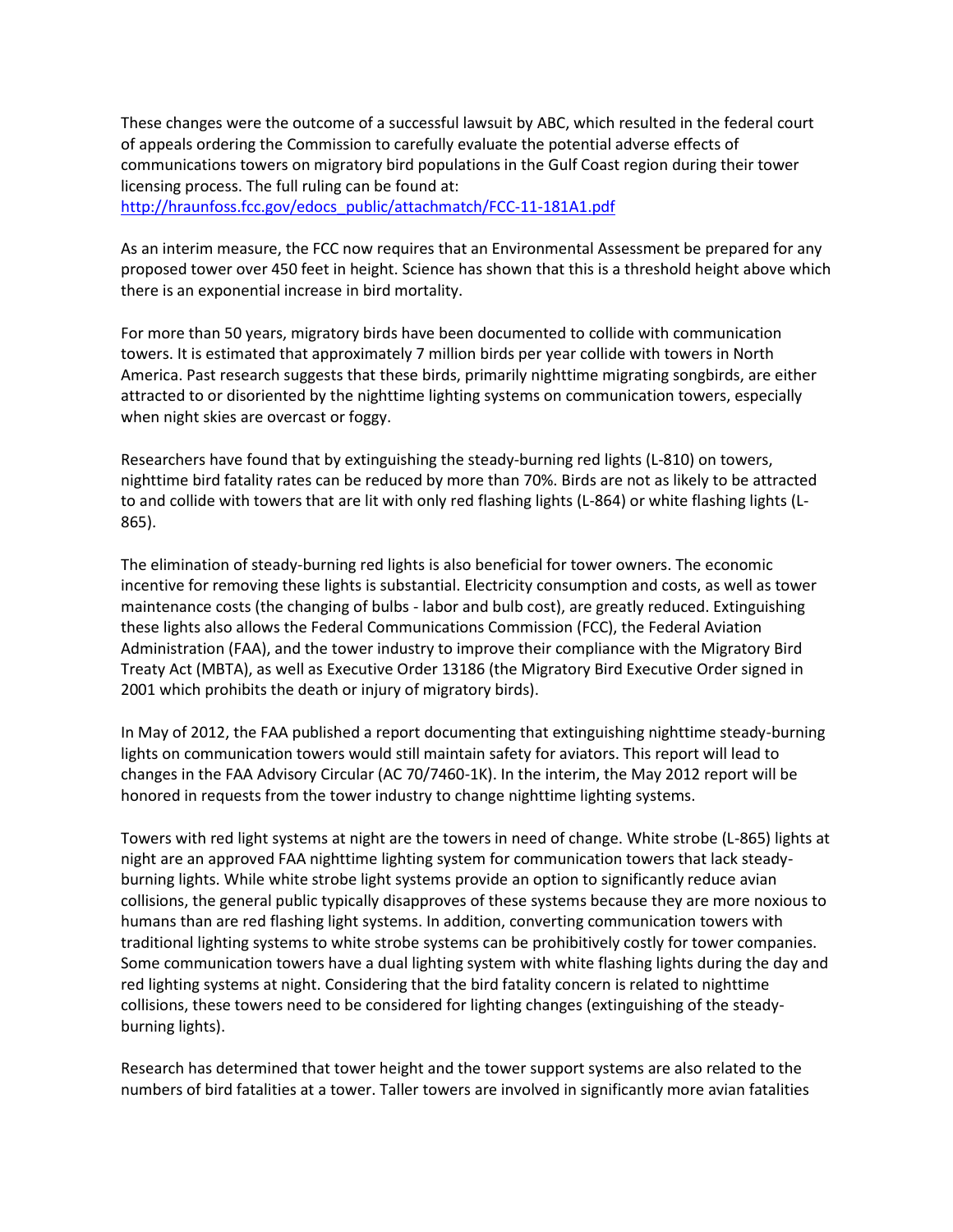than shorter towers. Towers that are supported by guy wires are involved in significantly more bird collisions than self-supported (unguyed) communication towers.

Considering that some guy wires cannot be removed from existing towers and tower heights are not likely to be reduced, light system changes are an excellent approach to reducing bird fatalities. It is likely that birds are attracted to self-supported tower lighting systems but are simply not colliding with the more visible and spatially condensed structure. Given the challenging energetics of bird migration, it is still important to extinguish the steady-burning lights on self-supported towers; thereby minimizing wasted energy spent circling the structure while attracted to the lights.

"Fewer Lights Safer Flights" a Michigan State University website <http://fewerlights.anr.msu.edu/> provided this information about the towers and birds problem, and includes toolkits for bird enthusiasts and tower operators and engineers interested in changing their lights.

### **Assess Risks of Wind Turbines and Institute a MBTA Permitting System**

There is also concern about the potential for western Yellow-billed Cuckoos to collide with wind turbines. The one yellow-billed cuckoo equipped with a geolocator returned to the United States via the Yucatan Peninsula, an area of heavy wind energy development. In addition to Yucatan, there are concerns about other potential bottleneck areas along the species migratory pathway where wind energy development could pose a significant risk.

We urge that FWS provide a more detailed analysis of the risk to the species posed by the current and expected build out of wind turbines. Further, the land management agencies need to zone the landscape to identify appropriate areas for wind development, and areas the need to conserve other values, such as migratory birds protected by the Migratory Bird Treaty Act and ESA-listed species, should preclude its development.

The threat of collisions posed by tower lights and wind turbines to birds protected by the Migratory Bird Treaty Act offers an opportunity for FWS to issue a rule creating a permitting system to ensure industries that incidentally take protected migratory birds are utilizing the best available practices to mitigate that take. FWS has already developed one such rule for long-line fisheries. American Bird Conservancy submitted a petition to FWS asking for the creation of such a permitting system for wind energy developers that was denied without any reasons being offered. That petition is available at [http://www.abcbirds.org/abcprograms/policy/collisions/pdf/wind\\_rulemaking\\_petition.pdf.](http://www.abcbirds.org/abcprograms/policy/collisions/pdf/wind_rulemaking_petition.pdf)

#### **Conservation Plans Recommend Land Management Changes**

A number of conservation plans for the western Yellow-billed Cuckoo have identified priority actions to reverse habitat degradation and species mortality. Removing cattle from riparian habitats, and restricting the use of pesticides in adjacent agricultural lands are particularly important. We are concerned that while the threats were mentioned in the draft rule, recommended priority conservation actions to address these threats were not. Multiple studies have found that removal of cattle has been shown to increase cuckoo numbers (Nevada PIF).

Yellow-billed Cuckoo: A Technical Conservation Assessment, a report prepared for the USDA Forest Service Rocky Mountain Region states: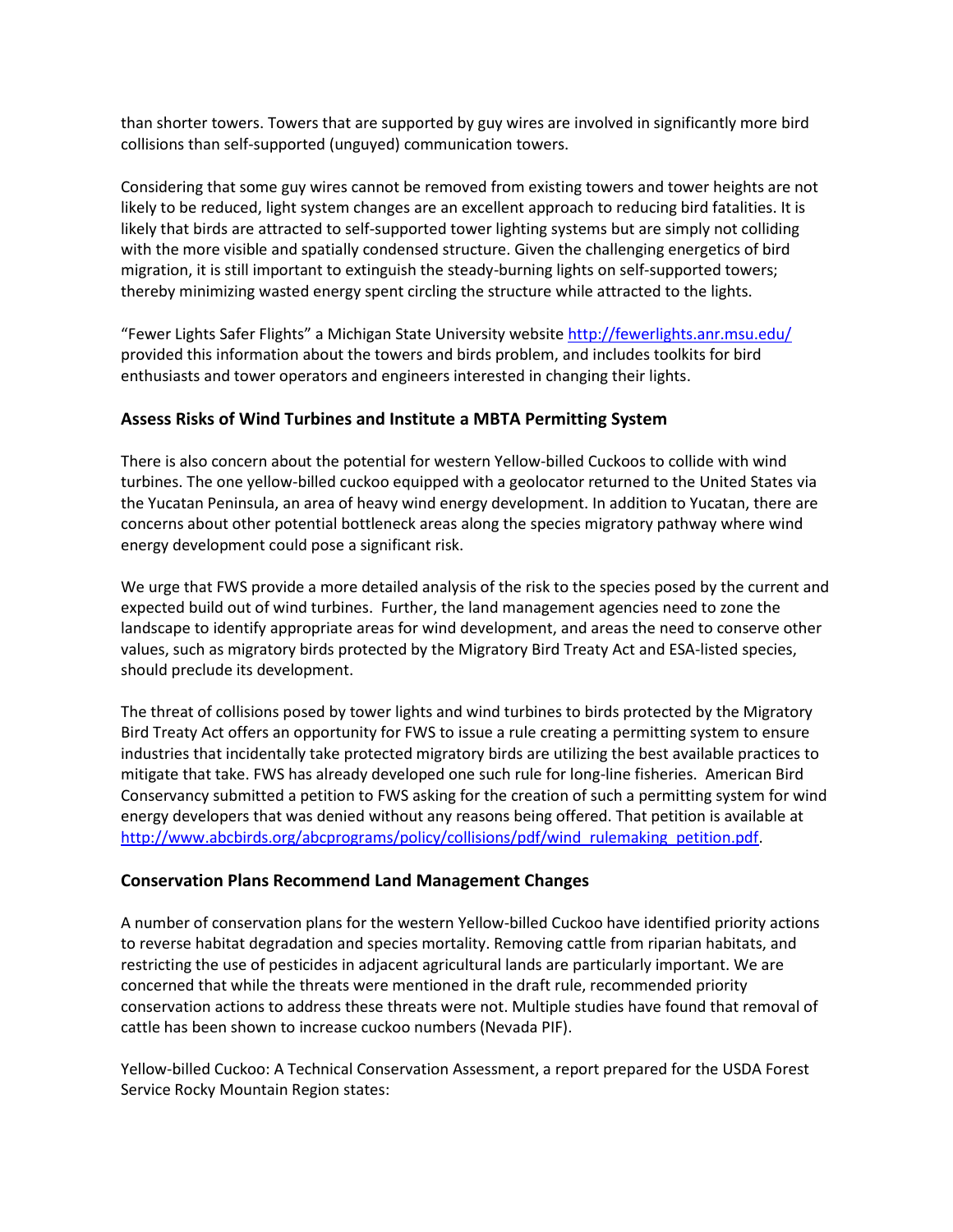Conservation measures that may help to slow the decline in abundance of yellow-billed cuckoos include 1) restricting livestock grazing within low-elevation riparian systems, especially in the western portions of Region 2; 2) restoring natural patterns of water flow (i.e., allowing periodic flooding and consequent widening of riparian areas) along Great Plains and western slope river systems; and 3) restricting the use of pesticides in and near riparian woodlands. Two recent habitat manipulation studies have shown that restricting livestock grazing and promoting the expansion of riparian woodlands can have immediate, positive effects on the numbers of breeding yellow-billed cuckoos.

The Forest Service study details the impacts of grazing on Yellow-billed Cuckoos:

Livestock grazing is typically cited as a major contributor to the degradation of yellow-billed cuckoo habitat in the western portions of the range. Grazing has a significant impact on understory vegetation, retarding or eliminating new growth in riparian areas and thereby severely hampering recruitment of woody species. Bock et al. (1993) found that a large number of southwestern riparian bird species were negatively affected by livestock grazing. Kreuper et al. (2001) showed that the response of southwestern riparian corridors to the elimination of livestock grazing can be dramatic, restoring a vibrant understory to riparian woodland and increasing the local breeding population of yellow-billed cuckoos (San Pedro River in Arizona). Although longer-term studies are lacking, it is likely that eliminating livestock grazing will also significantly impact regeneration of riparian woodland by increasing the recruitment probabilities of young trees. Finally, grazing may promote the establishment of exotic saltcedar by eliminating competition from native cottonwood and willow saplings, which are preferred forage for livestock. The precise microhabitats favored by yellow-billed cuckoos (relatively cool, damp, and shady areas) are those favored by livestock, suggesting that the effects of grazing are likely particularly heavy on cuckoos, relative to other riparian species.

#### **New Pesticides Pose Risk to Yellow-billed Cuckoos**

The Proposed Rule outlines the threat that DDT and other organochlorine pesticides pose to the Yellow-billed Cuckoos. It focuses on potential poisoning via spraying of nesting areas, ingestion of contaminated prey, and pesticide run-off into habitat. It also speaks to the dramatic decline in prey availability and the abandonment of prime nesting sites due to loss of insect biomass. The Proposed Rule addresses primarily the organochlorine chemicals to which the cuckoos are exposed in Mexico and other wintering grounds. These chemicals affect reproductive success through egg-shell thinning and other impacts.

Unfortunately, the threats from pesticides are not limited to those found in Mexico and South America. Nor are they limited to the foliar or "overspray" applications described in the Proposed Rule. And while the effects of DDT and other organochlorines are significant, the newer generations of pesticides, including organophosphates and carbamates -- and more recently the neonicotinoids - may be affecting Yellow-billed Cuckoo populations as well.

Like many other grassland birds, the Yellow-billed Cuckoos have be facing plunging population numbers in recent years. A 2013 study led by preeminent toxicologist Pierre Mineau sought to identify the reasons behind these widespread declines in US grassland birds and identified acutely toxic pesticides as the most likely leading cause. Published in PLOS One, the study focused on the pesticides that largely replaced DDT and other organochlorines in US agriculture. The assessment looked at data over a 23-year period from 1980 to 2003

[\(http://www.abcbirds.org/abcprograms/policy/toxins/Grassland\\_birds\\_PLOS\\_One\\_Feb\\_2013.pdf\)](http://www.abcbirds.org/abcprograms/policy/toxins/Grassland_birds_PLOS_One_Feb_2013.pdf). It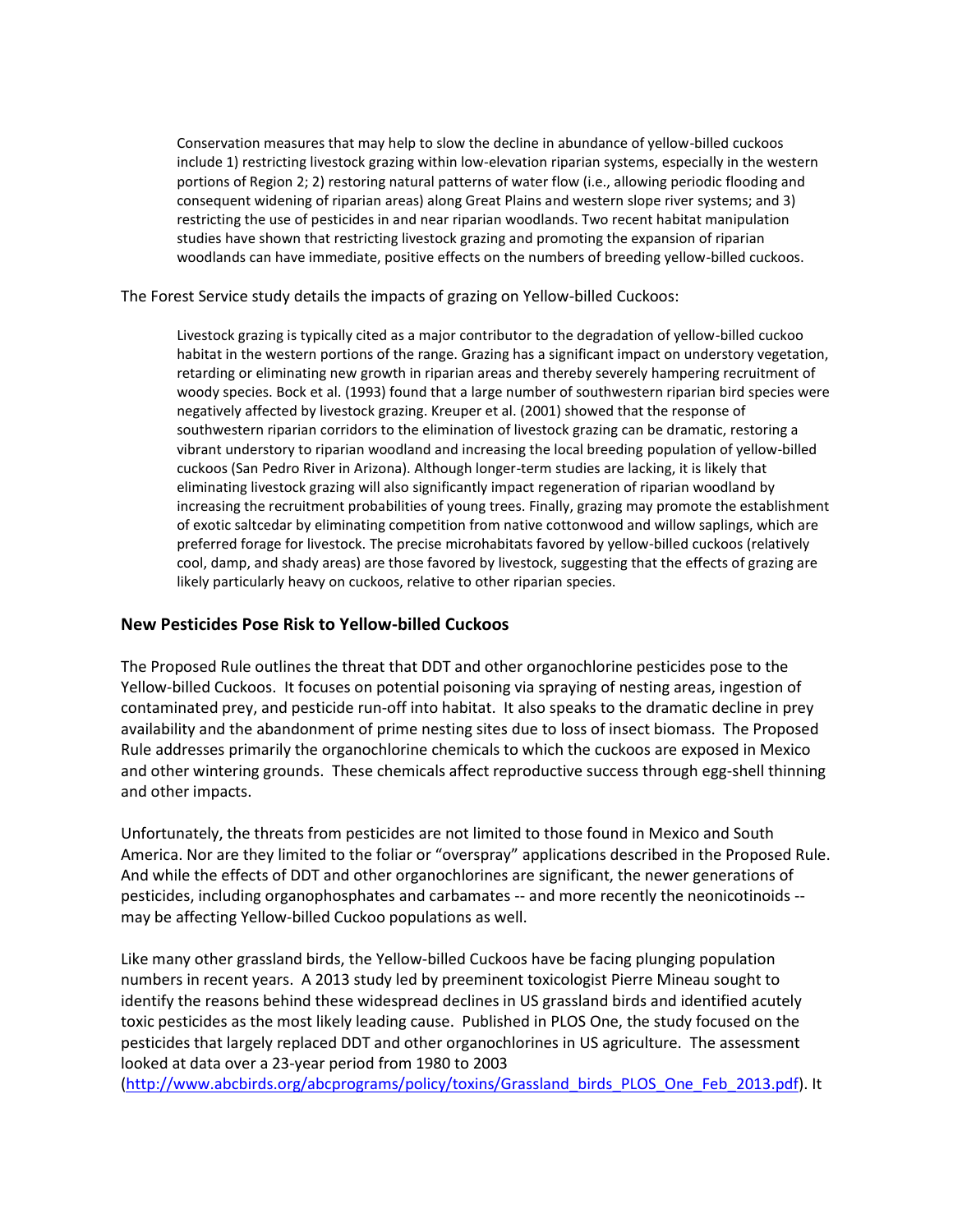determined that certain pesticides are so dangerous that only a small proportion of total cropland needs to be treated with them to affect overall bird population trends.

The study found that pesticide drift from croplands is also affecting birds that favor the adjoining grasslands. While the study did not focus on Yellow-billed Cuckoos, these songbirds are likely to be among the birds affected.

The PLOS One study relies on pesticide data from the late 1900s, a time when organophosphates such as diazinon and chlorpyrifos, and carbamates such as carbofuran and methomyl, were still largely in vogue. Since that time, a new class of insecticides, the neonicotinoids, have soared to the top of global pesticide markets. Neonicotinoid seed treatments have become nearly ubiquitous in American agriculture. In some crops such as corn, nearly 100 percent of the seeds are coated with these insecticides. The neonicotinoids are characterized by their persistence (half-life of months to years), mobility, and systemic nature, infiltrating the entire plant including the pollen and the nectar.

In March, 2013, American Bird Conservancy released a 100-page toxicological assessment on neonicotinoids. *["The Impact of the Nation's Most Widely Used Insecticides on Birds](http://www.abcbirds.org/abcprograms/policy/toxins/Neonic_FINAL.pdf)*" reviews 200 studies including industry research obtained through the US Freedom of Information Act [\(http://www.abcbirds.org/abcprograms/policy/toxins/Neonic\\_FINAL.pdf\)](http://www.abcbirds.org/abcprograms/policy/toxins/Neonic_FINAL.pdf). The report concludes that the neonicotinoids are lethal to birds and to the aquatic systems on which they depend.

The ABC report may have implications for the cuckoo population. It found that a single corn kernel coated with a neonicotinoid can kill a songbird. Even a tiny grain of wheat or canola treated with the oldest neonicotinoid -- called imidacloprid -- can fatally poison a bird. And as little as 1/10th of a neonicotinoid-coated corn seed per day during egg-laying season is all that is needed to affect reproduction.

The neonicotinoids are toxic to insects as well. Extensive research has documented how neonicotinoids are lethal to bees and other terrestrial invertebrates. (See, e.g., D. Goulson, An overview of the environmental risks posed by neonicotinoid insecticides. Journal of Applied Ecology. 2013). The Xerces Society's 2013 report, *Beyond the Birds and the Bees: Effects of Neonicotinoid Insecticides on Agriculturally Important Beneficial Invertebrates*, examines some of the research on terrestrial invertebrates, [http://www.xerces.org/wp-](http://www.xerces.org/wp-content/uploads/2013/09/XercesSociety_CBCneonics_sep2013.pdf)

[content/uploads/2013/09/XercesSociety\\_CBCneonics\\_sep2013.pdf,](http://www.xerces.org/wp-content/uploads/2013/09/XercesSociety_CBCneonics_sep2013.pdf) while the ABC report looks at the effects on aquatic invertebrates.

The neonicotinoids may constitute a one-two punch for the cuckoo population. Since these chemicals are extremely toxic to insects, they are likely to have a significant impact on the caterpillars and other warm weather foods of the cuckoos – both from eating contaminated insects directly and by reducing the availability of food supplies. In the colder months when summertime insect supplies diminish and the cuckoos turn to a diet of fruits and seeds, they are likely exposed to neonicotinoid-treated seeds, which are highly toxic to songbirds. In addition, the neonicotinoids from these seed treatments leach into the environment, creating additional pathways for exposure. Between 1.6 and 20 percent of the active ingredient is absorbed by the crop, and the rest (typically over 90 percent) enters the soil or water. Thus there are multiple routes of exposure for the Yellow-billed Cuckoos as well as for their insect prey.